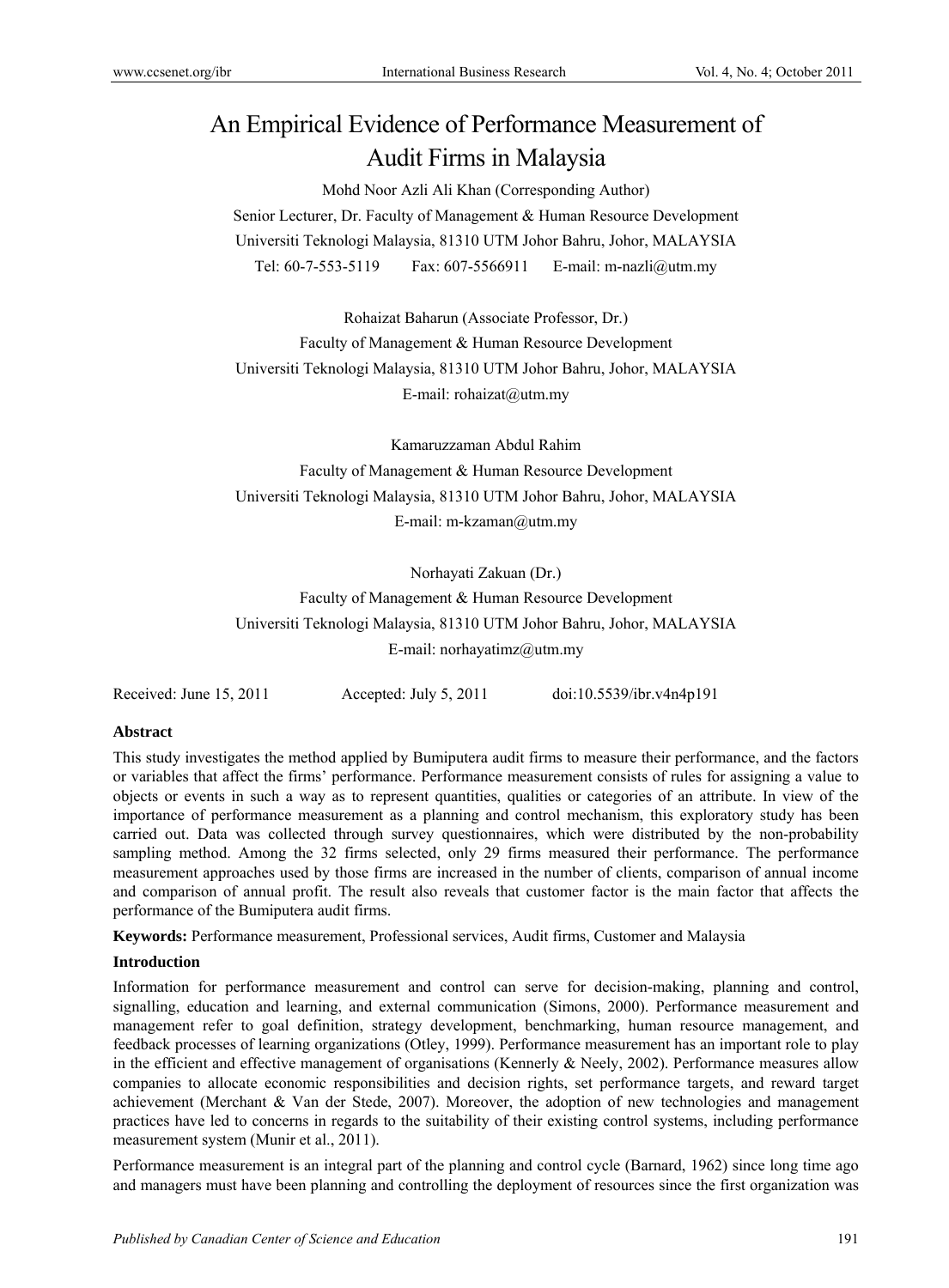established (Neely, 1999). The importance of performance measurement has been recognised and many frameworks have been developed such as Performance Measurement Matrix (Keegan *et al*., 1989), SMART (Cross & Lynch, 1989), Performance Measurement Questionnaire (Dixon *et al*., 1990), Performance Pyramid (Lynch & Cross, 1991), Result and Determinants Framework (Fitzgerald et al., 1991), Balance Scorecard (Kaplan & Norton, 1992), Performance Prism (Neely et al., 2002) and Comparative Business Scorecard (Kanji & Moura, 2002). Furthermore, the Balance Scorecard is probably the best known of the raft of multi-dimensional performance measurement frameworks developed in the late 1980s and early 1990s (Bourne, 2008).

The need to measure performance in ways that are different from those used to measure productivity in manufacturing has attracted considerable research. Some studies have sought to illustrate the conceptual limitations of existing procedures for measurement of productivity of service firms (Hjern, 1990; Stanback & Noyelle, 1990; Mellander, 1992; Gummesson, 1991, 1992, 1994; Gordon, 1996). Other studies have addressed the technical problems of productivity measurement for particular service industries and demonstrated the limitations of measures based on manufacturing paradigms for these industries (Berg, 1991; Berg *et al.*, 1989; Bjurek *et al.*, 1992).

Unique characteristics of professional services may limit the validity of the research in which addresses service productivity in general to productivity measurement of these industries. Professional knowledge is their core resource, and it is both the input and output in their production processes. Besides, the clients of professional service firms are other firms, organization or government departments, and their output is used as an intermediate input in the production processes of these firms or organizations. This differs from manufacturing in which its output is used as consumer product. This difference implies a different role for the client in the production process and a need for different ways to assess the output (Nachum, 1999).

Therefore, this research was conducted to investigate the practice of performance measurements of the services industry in general and in accounting and audit firms specifically. The focus of the research is on the practice of performance measurement among Bumiputera audit firms in Malaysia. The main objectives of this study are to identify the method applied by Bumiputera audit firms to measure their performance, and the factors or variables that affect the firms' performance.

The rest of this paper is structured as follows. The next section provides literature review. Section three explains the research method and data analysis, followed by the empirical results in section four. The final section discusses conclusions and provides some suggestions for future research in this area.

# **Prior Research**

A number of academic studies have examined and presented evidence of performance measurement practices in various countries. The ways and means of accurately measuring organizational performance is perceived as being an increasingly important field of research for both organizations and academic alike (Folan & Browne, 2005). Performance measurement is a topic which often discussed (Neely et al., 2005) and a complex issue that normally incorporates at least three different disciplines: economics, management and accounting (Tangen, 2004).

Neely et al. (2005) defined a performance measurement as the process of quantifying the efficiency and effectiveness of action. Then, interest in performance measures has grown, as evidenced by the large portion of literature investigating some aspects such as "benchmarking", "total quality" measures and "balanced scorecards" (Md. Mostaque & Zahirul, 2002) as new performance measurement systems after many past criticisms prompted a reappraisal and development of performance systems. The increased attention to such systems by managers, consultants, and academics reflects the pressures that result from vigorous competition. This trend has forced organizations to improve their performance to survive in their environment and industries. The literature on performance measurement systems offers many examples of procedures for identifying, selecting and implementing appropriate performance measures (Neely *et al.*, 2005). Dixon *et al.* (1990) suggested that by using appropriate performance measures will enable organizations to achieve their objectives. Furthermore, Folan and Browne (2005) suggested that recommendations concerning performance measurement can be divided into two core areas: (1) recommendations for performance measures, and (2) recommendations and issue for performance measurement framework and system design.

Ideally, a well developed, broad-based performance measurement system could be used to improve the organizations strategic focus (Kaplan & Norton, 1996). According to Campbell (1991), performance can be evaluated using non-judgmental (or outcome) and judgmental measures. The non-judgmental measures use objective data that do not need abstraction or synthesis by the person collecting the data and are extern such as sales volume. The judgmental measure, however require an individual to make a judgment about the performance level of another individual or of themselves and used to measure both outcomes and behaviour. Judgmental evaluations are accomplished by collecting, weighing, ion to make statements the person being rated (Levy & Sharma, 1993).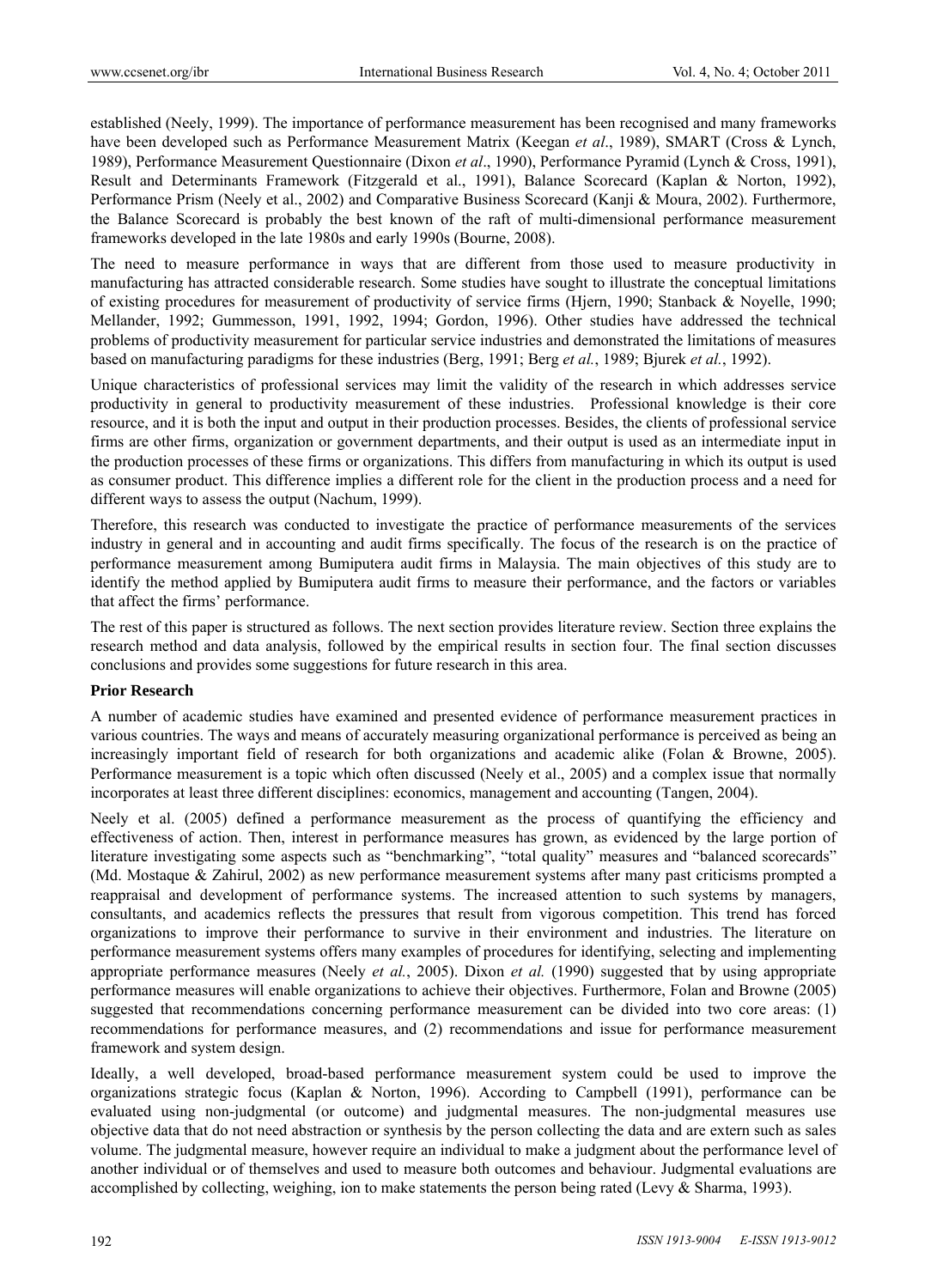According to Van De Ven and Morgan (1980 in MacDougall, 1993), they argued with regard to organizational performance that:

"*Performance is a complex construct that reflects the criteria and standards used by decision makers to access the functioning of an organization. As this definition suggests, performance is a value Judgement on the result desired from the organization at different level of analysis… and… often change over time*".

The purpose of performance measurement is to help guide the performance of tasks (Benham, 1981 in MacDougall, 1993). He argued that the role of the expert in the performance measurement was to help managers but not to tell them how to run their businesses. According to Dess and Robinson (1984), research that includes a consideration of organizational performance must address two issues: (1) the selection of a conceptual framework from which to define performance and identification of accuracy, and (2) available measures that operationalise performance.

Performance measure can be defined as a metric used to quantify the efficiency and/or effectiveness of an action (Neely et al, 2005). Performance measurement is a means of providing accountability to county residents, who are often more informed about municipal than county affairs (Berman & Wang, 2000). Then Kaplan (1984) described a performance measurement system as an information system that aims to provide financial indicators in order to help management make decisions. Neely et al. (2005) measured a performance measurement system as a process of quantifying both efficiency and effectiveness of actions. In a similar element, Marshall et al. (1999) explain a performance measurement system as a development of indicators and collection of data to describe report and analyse performance. Furthermore, Simons (2000) defined a performance measurement system as formal information based routines and procedures that managers use to maintain or alter patterns in organisational activities.

There have been significant numbers of studies in performance measurement over recent decade. A considerable number of researches have been carried out relating to performance measurement, in which some of them have proposed different perspectives of performance model (eg. Lee *et al*., 2001; Makhamreh, 2000). In particular, different researches employed different type of performance measures (Weiner and Mahoney, 1981), thus the performance model should be interpreted with cautious. The results of testing the same set of independent variables on different types of performance measure that serves as the dependent variables may be varied. For example, in Makhamreh (2000), of the four types of performance measures (return on investment (ROI), earnings per share (EPS), stock prices and stock value) that have been tested against the independent variables, no significant effect of the independent variables have been found on ROI. As the mutual consensus on the selection of appropriate performance measure is rarely exist (Lewin & Minton, 1986). Further, in the case of service sector, Healey and Potter (1987) suggested that performance measurement must concentrate on the actual achievement of the services offered and the accomplishment of meeting the consumer requirements.

The selection of performance measure is one issue, but yet the factors affecting performance is another issue that attracted the interest of researchers. Prior researches have approached on the possible factors from the narrower perspective to the wider perspective. In the narrower perspective studies, performance has been tested to a single or few factors. Siu (2000) found that there is relationship between marketing practices and company performance, while Lee *et al.* (2001) found that close business relationships (guanxi) positively affects business performance. On the contrary, in the wider perspective studies, the researchers tested a combination of factors to business or company performance. In Makhmareh (2000), nine factors that were classified under four variables (organizational, leadership, environmental and managerial) have been tested against company performance, but only organizational and leadership variables found to have significant impact on performance. The organizational variable in Makhmareh (2000) study is represented by the size of the company whereas the leadership variable is represented by debt/equity ratio and retained earnings.

Hise *et al.* (1983) and Flynn (2001) also study numbers of factors affecting the performance. Among the factors that affect performance are number of employees, inventory level, fixed assets, manager's years with present employer, manager's years in the same position (Hise *et al.*, 1983), demographic, environmental, information processing, structural and decision making (Flynn, 2001). In conclusion, there is a variety of factors that might affect company performance and the effect itself might also diverge based on the performance measurement.

# **Research Methodology**

This paper is aimed at gaining a better understanding of performance measure among the professional services organization in the context of audit firm in Malaysia. This is an exploratory study in attempt to identify the performance measurement practices among Bumiputera audit firms (the highest ethnic population in Malaysia). Like previous studies on performance measurement such as Atkinson and Brown (2001) and Nachum (1999), questionnaire distribution was used to data collection. The questionnaire is divided into two parts. Part one is about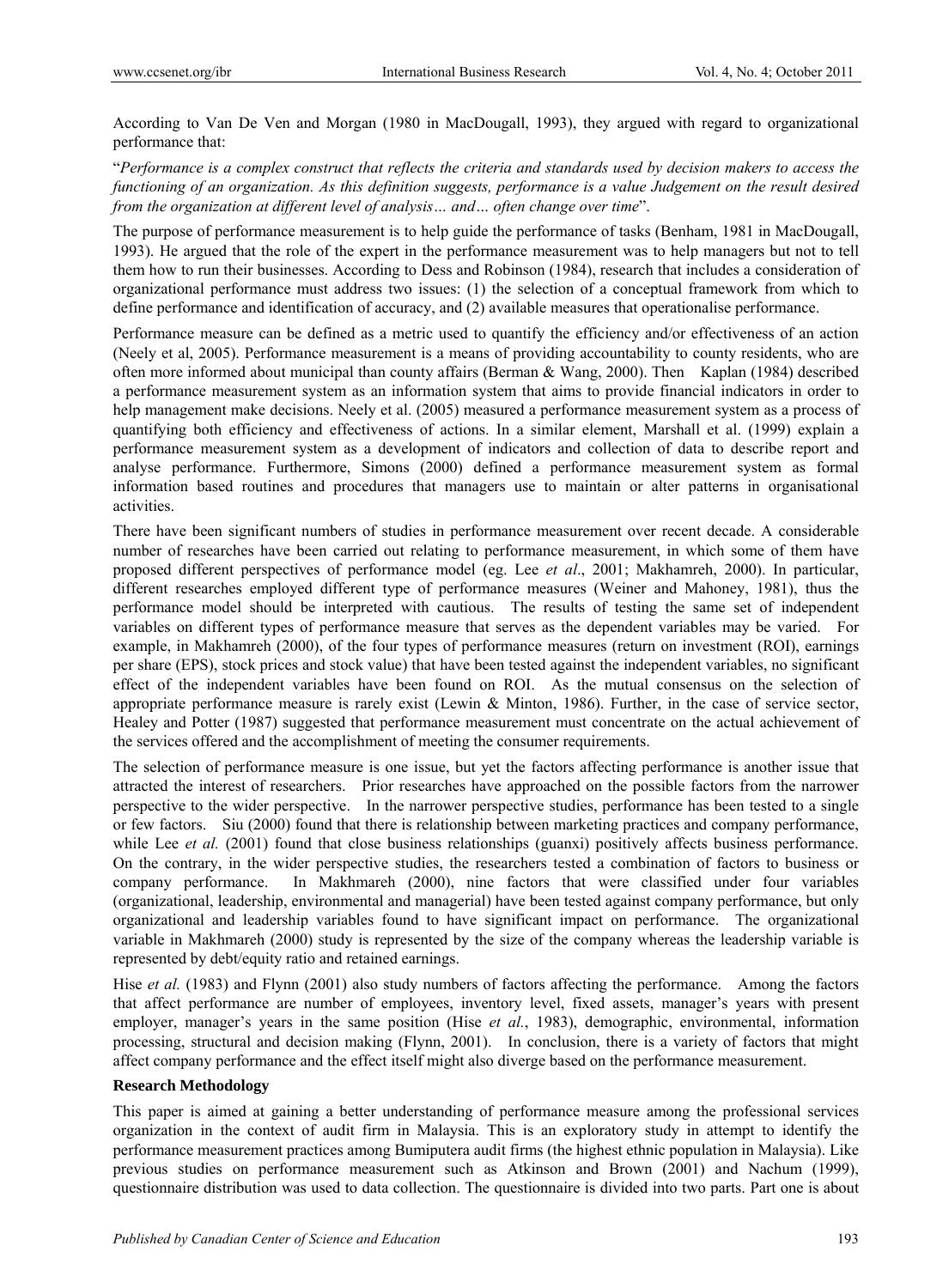the firm and respondent's background. Part two is about the performance measurement practices in the firms and includes some questions which related to the possible factors that might affect the performance of the firms such as staff turnover and ability to comply to certain requirements and needs.

This study focuses on the firms which offer services in accounting, taxation, auditing and secretary in the five states in Malaysia as shown in Table 1. Overall, a total of 32 firms were selected as the samples for this study. The questionnaires were distributed and filled during interviews with respondents, who either the owner or the manager of the firm. The advantages of interviewing respondents are that we were able (1) to provide explanation on the questionnaires to the respondents and (2) to verify on certain issues that we might miss in the questionnaire such as "Why does the firm not measure its performance?".

Data gathered from questionnaires were analysed using 'Statistical Packages for Social Sciences' (SPSS). We ran a descriptive analysis that consisted of min arithmetic and simple percentage, and statistical analysis of correlation analysis to identify the relationship between independent variables with dependent variables.

#### **Results**

This study aims to examine the performance measurement method adopted by the Bumiputera audit firms. Surprisingly, our findings reveal that of the 32 firms, only 29 firms measured their performance and the method adopted were actually not documented and formalized. Table 2 shows the majority of the Bumiputera audit firms operated their company more than five years. Three firms operated less than two years and four firms operated between two to five years.

Table 3 shows three companies never measure their performance in a year. 15 companies measure their performance one a year and 14 companies executed to measure their performance more than one for a year. Table 4 shows the 'informal' method of performance measurement practiced by the 29 firms. Surprisingly, our findings reveal that of the 32 firms, three companies never have the approach to measure the performance.

The comparison of the number of clients between financial years is the most popular method among the firms (representing 48% of the samples). This method is implied by the notion that "if the number of clients increased in the current financial year as compared to the previous financial year, then the firm's performance could be considered increased and vice versa". The same principle was also applied for the comparison of turnover and comparison of profit method. As the questionnaires were answered during face-to-face interview, we were able to verify the reason of informal practice of performance measurement in those firms. Almost all of the respondents were of the same opinion that they do not have ample time to really measure the performance of their firm due to time constraint. They also stressed that as long as they observed the increase in the number of clients or turnover or profit, they would be satisfied with their firms' performance.

The absence of any formal method of performance measurement by those firms was a drawback to our studies. However, in order to achieve the next objective of the study that is to determine the factors that affect the performance of the firms, we converted the performance measurement method practiced by the firms into a more meaningful method. Instead of comparing the number of clients, we convert the data available to us to gain the clients growth rate using the following formula: Clients growth rate is equal to number of new clients minus number of clients discontinue divide by current number of clients.

Clients growth rate is the dependent variable and being tested with several independent variables namely compliance to time budget, number of complaints from clients, compliance to customers' needs, compliance to the requirements of Malaysia Company Commissions (MCC), compliance to firms' planning and staff turnover. The results of "Pearson Correlation Analysis" show that compliance to time budget, compliance to customer needs and compliance to the MCC requirements are positively related to the clients' growth rate (see Table 5). Those factors are closely related to clients and the finding agrees with prior studies (eg. Mital and Lassar, 1998) that satisfactory services to clients or customers should be the main focus of any businesses particularly in service industry where the client factor is critical.

#### **Discussion of Findings and Recommendation**

This paper has investigated and reported on the nature of performance measurement practices among Bumiputera audit firms in Malaysia. Performance and productivity are two important aspects in business today. There are many parties interested in performance and productivity according to their own interests. The investors, the shareholders, the customers, the suppliers, the competitors or even their own staffs are also interested with firm performance and productivity. Many government agencies are also interested to find out the overall performance and productivity for many reasons. Furthermore, most companies recognize the need to use performance indices or "metrics" to help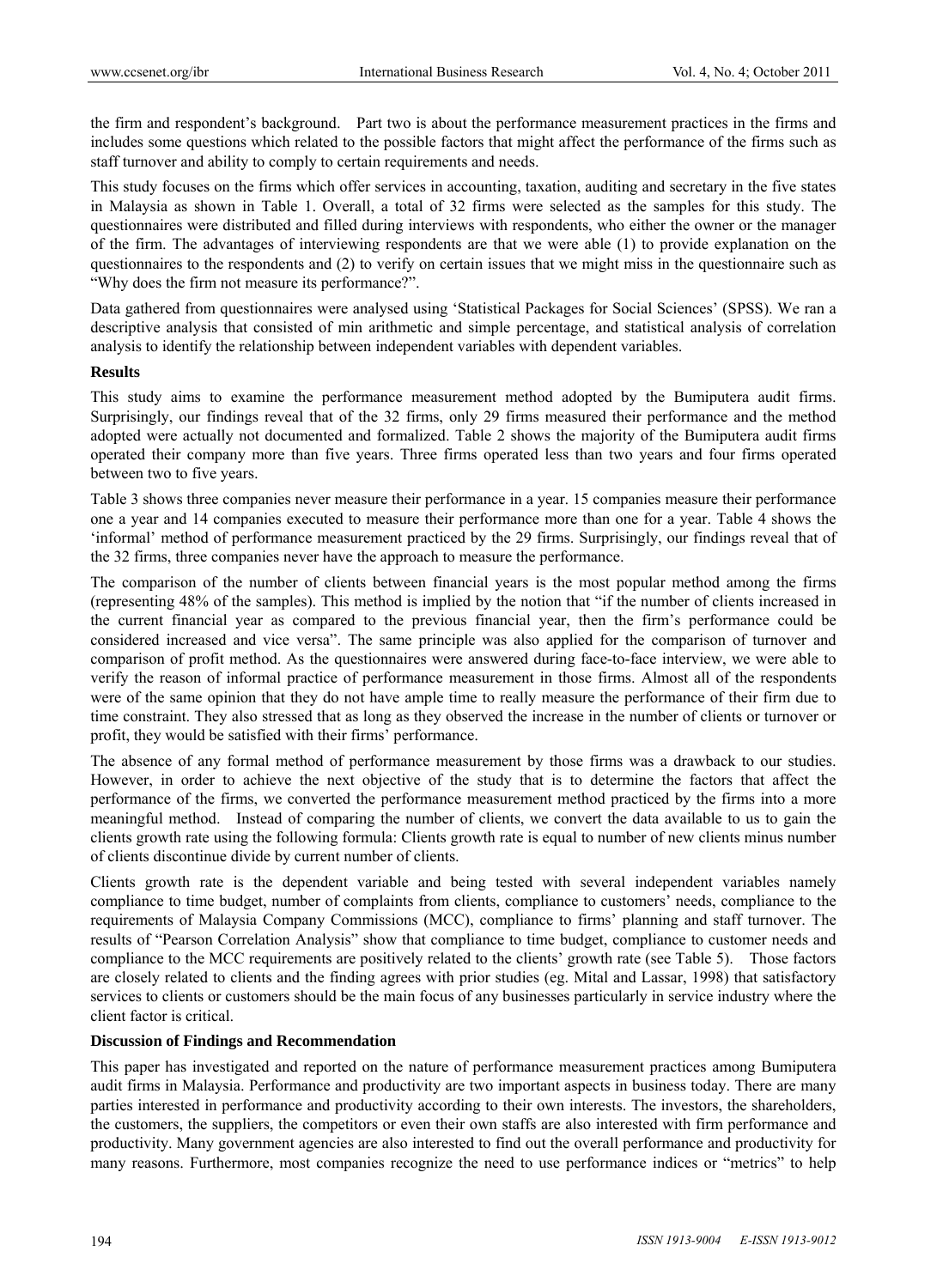monitor and improve all aspects of product development, as helping to improve the accuracy of future development plans.

This is an exploratory study with a relatively small sample size. Nevertheless, the findings are broadly consistent with those presented by other researchers who have attempted to analyse the diverse range of interrelated factors associated with performance. This study suggests that client satisfaction factor influence the performance of accounting firms' owners. As mentioned previously, measurement problems are present in any study of performance and productivity. Wide variety of productivity measures has been reported in the literature. However, based on limitations of data and information about accounting and auditing service industry in Malaysia, performance was viewed as dependent upon factors representing subjective measurement by comparing the overall performance of a firm with other firms in similar size and year and objective measurement by using number of clients, income and profit. In particular, these measures were based upon nonproprietary data available to the interviewed personnel.

On the other hand, we did not suggest that only the measurements mentioned above are suitable for accounting and auditing industry or in other business or service sectors. A measurement technique that considers only one or a few of the resources used may result in limitations and potentially inaccurate performance measurements. However, by combining different measures of performance, a better understanding of accounting and auditing sector could be gained, thus enabling better decision-making for accountants or managers and owners. Furthermore, advanced management practice, using enhanced performance measurement techniques, could enable accounting and auditing managers to meet the challenges of an increasingly competitive market more effectively. Furthermore, greater attention should also be paid to the measurement of the importance of produced data which is more amenable to parametric statistical analysis. Refinements such as these were not possible in the current study because of the nature of the research, the state of knowledge at the time and space restraints on the questionnaire.

Future research could improve and extend our findings. For extending this exploratory study in future researchs it is suggested that we could include replication on other geographic regions or in the whole country, using data from other sector, using larger data sets, introducing extra variables, or using the more deeper or detailed of independent variables/external or internal environmental factors. The growing body of empirical studies in performance and productivity may offer opportunities for meta analysis. This methodology has not received much attention (Cooper, 1993). Finally, the Malaysian environment may be unique and, therefore, our findings may not be generalized in other emerging capital markets. Replications of performance measurement practice in other national settings warrant potential research extensions of this paper. Moreover, it is hoped that future research might be extended to improve on the limitations of this study, and hence add value to the research in this area of the various aspects of performance measurement.

# **Acknowledgement**

The financial support for the authors' research from Ministry of Higher Education (MOHE), Malaysia and Research Management Center (RMC), Universiti Teknologi Malaysia, Johor Bahru, Johor, Malaysia votes no. 77972 by Short Term Research Grant (New Academic Staff with PhD) and Q.130000.2629.02J80 by Research University Grant (RUG) also appreciated.

#### **References**

Atkinson, H. and Brown, J.B. (2001). Rethinking performance measures: assessing progress in UK hotels. *International Journal of Contemporary Hospitality Management*. 128-135. http://dx.doi.org/10.1108/09596110110388918

Barnard, C.I. (1962). The functions of the executive. Harvard University Press, Cambridge, MA.

Berg, S.A. (1991). Mergers, efficiency and productivity growth in Norwegian banking 1984-1989. Norgers Bank Research Paper 1991/3. Oslo.

Berg, S.A., Forsund, F.R. and Jansen, E.S. (1989). Bank output measurement and the construction of best practice frontiers. Norges Bank Research Paper 1989/6. Oslo.

Berman, E. and Wang, X. (2000). Performance Measurement in U.S. Counties: Capacity for Reform. *Public Administration Review*. 60(5). 409-420.

Bourne, M. (2008). Performance measurement: learning from the past and projecting the future. *Measuring Business Excellence*, 12(4). 67-72. http://dx.doi.org/10.1108/13683040810919971

Bjurek, H., Kjulin, U. dan Gustafsson, B. (1992). Efficiency, productivity and determinants of inefficiency at public day care centers in Sweden. Proceedings of a Symposium on Productivity Concepts and Measurement Problems, Uppsala 1991. 173-87.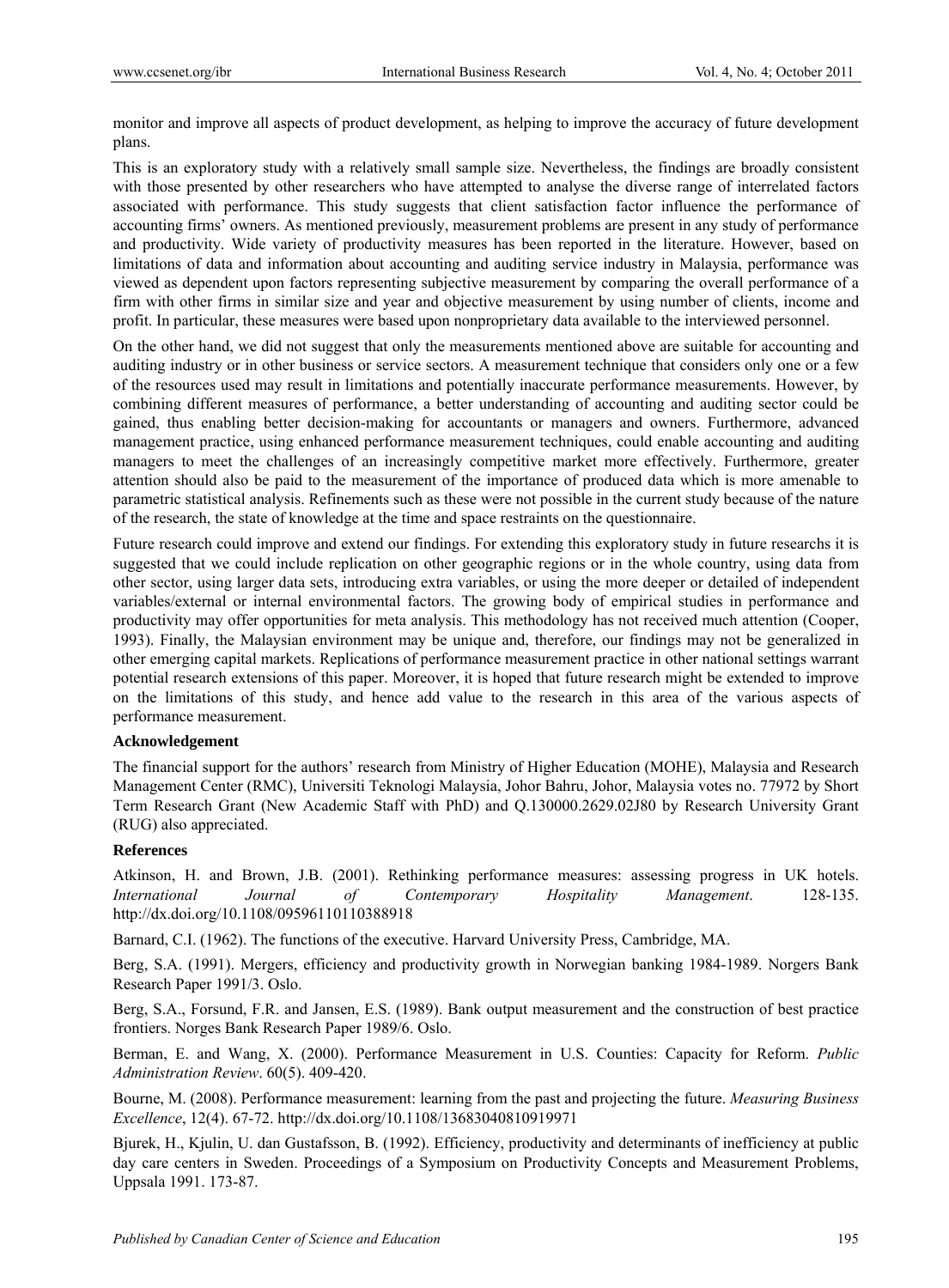Campbell, John P. (1991). Modelling the Performance Prediction Problem in Industrial and Organizational Psychology. In Handbook of Industrial and Organizational Psychology. Vol 1 CA: Consulting Psychology Press, 687-732.

Cooper, A.C. (1993). Challenges in Predicting New Firm Performance. *Journal of Business Venturing*. 8. 241-253. http://dx.doi.org/10.1016/0883-9026(93)90030-9

Cross, K.F. and Lynch, R.L. (1989). The SMART way to define and sustain success. *National Productivity Review*. 8(1). 23-33. http://dx.doi.org/10.1002/npr.4040080105

Dess, Gregory G. and Robinson Jr, Richard B. (1984). Measuring Organizational Performance in the Absence of Objective Measures: The Case of the Privately-held Firm and Conglomerate Business Unit. *Management Journal*. 5. 265-273.

Dixon, J.R., Nanni, A.J., and Vollmann, T.E. (1990). The New Performance Challenge – Measuring Operations For World – Class Competition. Dow Jones – Irwin, Homewood, IL.

Flynn, D. (2001). Life Cycles of New Venture Organizations: Different Factors Affecting Performance. *Journal of Developmental Entrepreneurship*. 6. April. 41-59.

Fitzgerald, L., Johnston, R. Brignall, T.J., Silvestro, R. & Voss, C. (1991). Performance measurement in service businesses. *Chartered Institute of Management Accountants*, London.

Folan, P. and Browne, J. (2005). A review of performance measurement: Towards performance management. *Computers in Industry*. 56. 663-680.

Gordon, R.J. (1996). Problems in the measurement and performance of service sector productivity in the United States. NBER Working Paper no. 5519. NBER. Cambridge. MA.

Gummesson, E. (1991). Service quality – A holistic view. in Gummesson, E., Edvardsson, B. and Gustavsson, B.O. (Eds.). Service Quality, New York: Lexington Books. 52-75.

Gummesson, E. (1992). Service productivity: a blasphemous approach. Paper presented at  $2^{nd}$  International Research Seminar in Service Management. France. June.

Gummesson, E. (1994). Service management: An evaluation and the future. *The International Journal of Service Industry Management*. 5(1). 64-78. http://dx.doi.org/10.1108/09564239410051920

Healey, M. and Potter, J. (1987). Making Performance Measurement Work for Consumer. In Performance Measurement and the Consumer. National Consumer Council. London.

Hise, R.T., Kelly, J.P., Gable, M. and McDonald, J.B. (1983). Factors Affecting the Performance of Individual Chain Store Units: An Empirical Analysis. *Journal of Retailing*. Summer. 59. 22-40.

Hjern, B. (1990). The private service sector: the problem of productivity development. Karlstad. CTF. Research report. 90:2.

Kanji, G.K. & Moura, P.E. (2002). Kanji's business scorecard – quality assurance and total quality management. *Total Quality Management and Business Excellence*. 13(1). 13-27. http://dx.doi.org/10.1080/09544120120098537

Kaplan, R.S. (1984). The evaluation of management accounting. *The Accounting Review*. 56(3). 390-418.

Kaplan, R.S. and Norton, D.P. (1992). The balanced scorecard – measures that drive performance. *Harvard Business Review*. 70(1). 71-79.

Kaplan, R.S. and Norton, D.P. (1996), The balanced scorecard – measures that drive performance. *Harvard Business Review*, January-February. 71-79.

Keegan, D.P., Eiler, R.G. and Jones, C.S. (1989). Are your performance measures obsolute?. *Management Accounting (USA)*. June. 45-50.

Kennerley, M. and Neely, A.D. (2002). A framework of the factors affecting the evolution of performance measurement systems. *International Journal of Operations & Production Management*. 22(11). 1222-1245. http://dx.doi.org/10.1108/01443570210450293

Lee, Dong Jin, Pae, Jae H. and Wong, Y.H. (2001). A Model of Close Business Relationship in China (guanxi). *European Journal of Marketing*. 35, no1/12, 51-69.

Levy, Michael and Sharma, Arun. (1993). Relationship among measures of retail salesperson performance. *Journal of the Academy of Marketing Science* (Summer), 231-238. http://dx.doi.org/10.1177/0092070393213006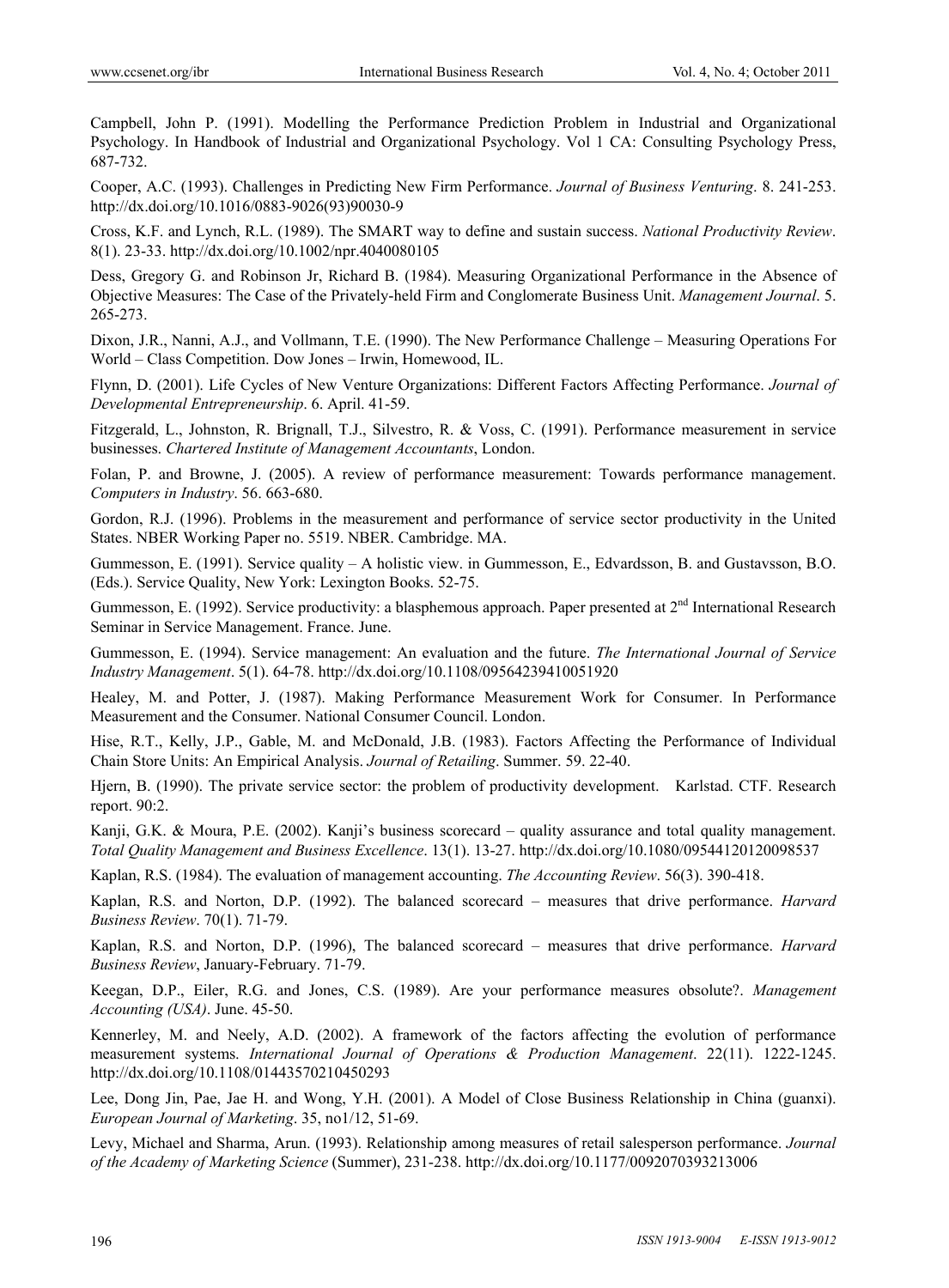Lewin, A. and Minton, J. (1986). Determining Organizational Effectiveness: Another Look and an Agenda for Research. *Management Science*. 32, 539-553. http://dx.doi.org/10.1287/mnsc.32.5.514

Lynch, R.L. and Cross, K.F. (1991). *Measure Up: Yardsticks for Continuous Improvement*. Cambridge, MA, Blackwell Publishers.

MacDougall, James Clark. (1993). Performance Contracts and Quality Management. PhD Thesis, University of Stirling.

Makhamreh, M. (2000). Corporate Performance in Jordan: A Study of the Banking Sector. *The Arab Bank Review*. 2(2). October. 40-48.

Marshall, M., Wray, L., Epstein, P. and Grifel, S. (1999).  $21<sup>st</sup>$  century community focus: better results by linking citizens, government and performance measurement. *Public Management*. 81(10). 12-19.

Md. Mostaque Hussain and Gunasekaran, A. (2002). Non-financial management accounting measures in Finnish financial institutions. *European Business Review*. 14(3). 210-229.

Mellander, E. (1992). An indirect approach to measuring productivity in private services. *Proceedings of a symposium on productivity concepts and measurement problems*. Uppsala 1991. 229-244.

Merchant, K.A. and Van der Stede, W. (2007). Management Control Systems: Performance Measurement, Evaluation and Incentives. Pearson/Prentice Hall, London.

Mittal, Banwari and Lassar, W.M. (1998), Why Do Customer Switch? The Dynamics of Satisfaction Versus Loyalty. *The Journal of Service Marketing*. 12(3). 177-194.

Munir, R., Perera, S., and Baird, K. (2011). An Analytical Framework to Examine Changes in Performance Measurement Systems within the Banking Sector. *Australasian Accounting Business and Finance Journal*, 5(1), 93-115.

Nachum, L. (1999). Measurement of productivity of professional services – an illustration on Swedish management consulting firms. *International Journal of Operations & Production Management.* 19(9). 922-949. http://dx.doi.org/10.1108/01443579910280269

Neely, A.D. (1999). The performance measurement revolution: why now and what next?. *International Journal of Operations & Production Management*. 19(2). 205-228. http://dx.doi.org/10.1108/01443579910247437

Neely, A.D., Adams, C. & Kennerley, M. (2002). The performance prism: the scorecard for measuring and managing business success. Financial Times, Prentice-Hall: London.

Neely, A., Gregory, M. and Platts, K. (2005). Performance measurement system design: a literature review and research agenda. *International Journal of Operations and Production Management*. 25(12). 1228-1263. http://dx.doi.org/10.1108/01443570510633639

Otley, D. (1999). Performance management: a framework for management control systems research. *Management Accounting Research*, 10(4). 363-382. http://dx.doi.org/10.1006/mare.1999.0115

Simons, R. (2000). Performance Measurement Control Systems for Implementing Strategy Text Cases. Prentice Hall, Upper Saddle River, NJ.

Siu, Wai-Sum. (2000). Marketing and Company Performance of Chinese Small Firms in Hong Kong. *Marketing Intelligence and Planning*. 18(5), 292-307. http://dx.doi.org/10.1108/02634500010343991

Stanback, T.M. and Noyelle, T. (1990). Productivity in services: A valid measure of economic performance? in. Noyelle, T. (Ed.). Skills, Wages and Productivity in the Service Sector. Oxford: Westview Press. 215-245.

Tangen, S. (2004). Performance measurement: from philosophy to practice. *International Journal of Productivity and Performance Management.* 53(8). 726-737. http://dx.doi.org/10.1108/17410400410569134

Weiner, N. and Mahoney, T. (1981). A Model of Corporate Performance as a Function of Environmental, Organizational and Leadership Influences. *Academy of Management Journal*. 24, 453-470. http://dx.doi.org/10.2307/255568

# **Appendix**